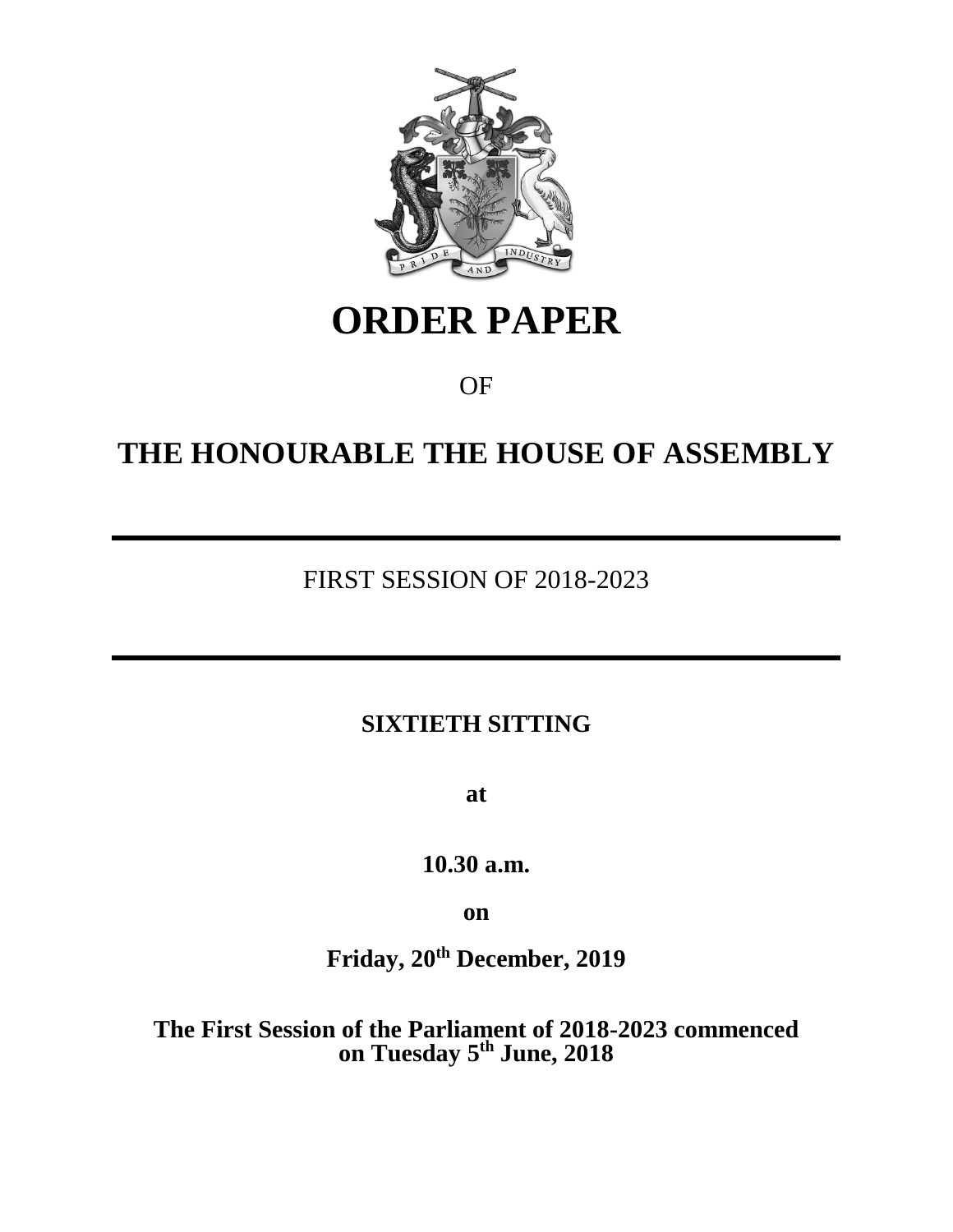#### **MANAGEMENT COMMISSION OF PARLIAMENT**

*(Parliament (Administration) Act, Cap.10 - Section 3(4)*

*The following are ex officio Members of the Commission:* 

*His Honour A. E. Holder (Chairman), Hon. Miss M. A. Mottley, Q.C., Hon. Miss S. J. O. Bradshaw and Bishop J. J. S. Atherley.*

*Section 3(4) of the Parliament of (Administration) Act, Cap.10.*

*The following are appointed Members of the Commission:*

*Hon. C. E. Jordan, Dr. S. E. Browne and Mr. G. P. I. Gooding-Edghill.*

*Appointed on 10th July, 2018*

#### **SESSIONAL SELECT COMMITTEES**

#### COMMITTEE OF PRIVILEGES

To consider and report to the Honourable the House of Assembly on all matters which involve the privileges of the Honourable the House of Assembly.

The Members of the Committee are:

*His Honour A. E. Holder (Chairman), Lt. Col. J. D. Bostic, Hon. K. D. M. Humphrey, Mr. N. G. H. Rowe, Hon. Miss C. Y Forde, His Honour G. A. Clarke and Bishop J. J. S. Atherley.*

*Appointed on 5 th June, 2018.*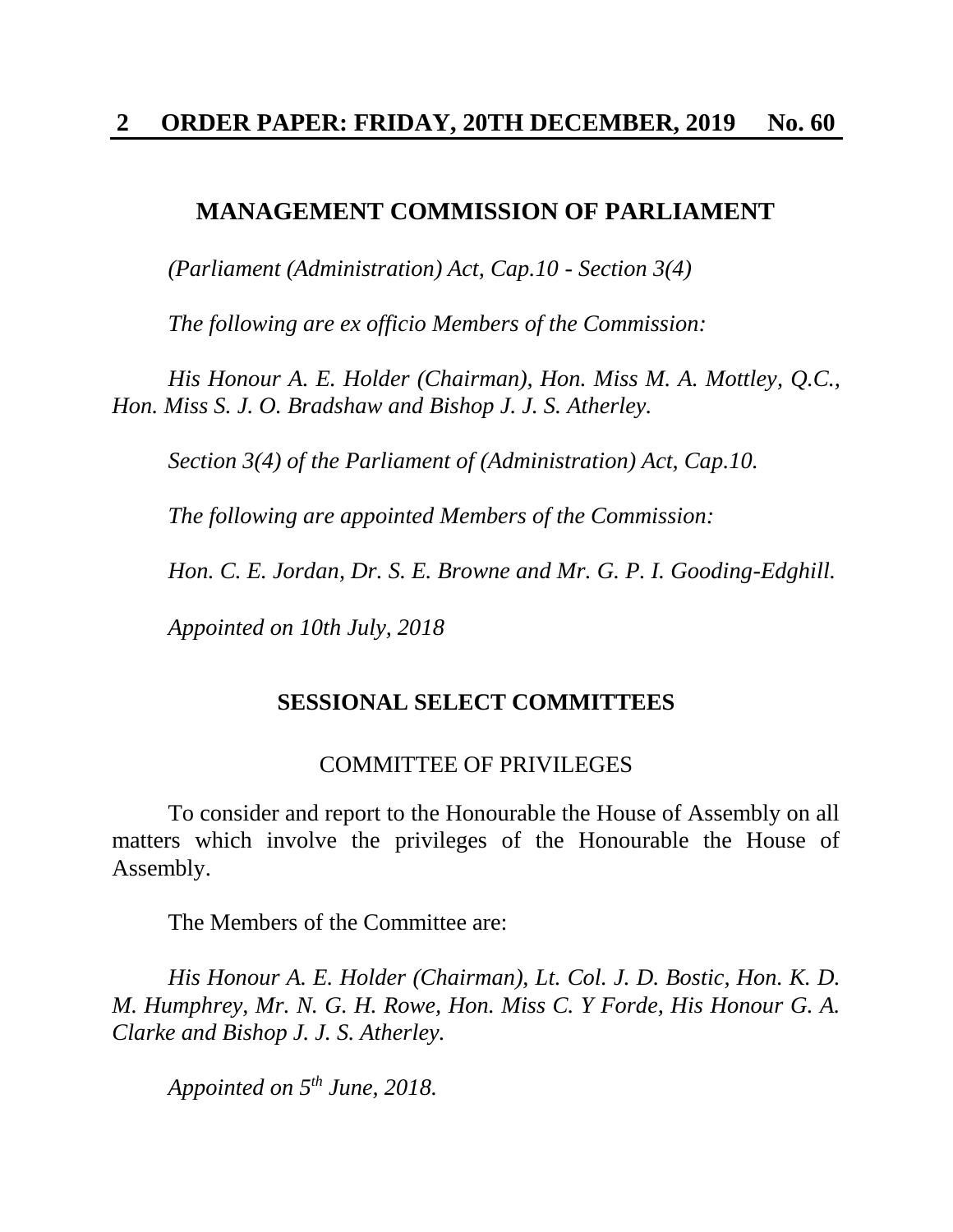#### COMMITTEE OF PUBLIC ACCOUNTS

To examine the accounts showing the appropriation of the sums granted by Parliament to meet the public expenditure, accounts of any entities in which Government is a majority shareholder or hold a majority interest and of such other accounts laid before Parliament as the Committee may think fit.

The Members of the Committee are:

*Bishop J. J. S. Atherley (Chairman), Hon. A. R. Forde, Hon R. R. Straughn, Hon. J. A. King, Mr. G. P. I. Gooding- Edghill and Hon. Miss M. K-A. Caddle.*

*Appointed on 5th June, 2018.*

#### STANDING ORDERS COMMITTEE

The Members of the Committee are:

*His Honour the Speaker (Chairman), Hon.G. W. Payne, Q. C., Hon. R. St.C. Toppin, Hon. K. D. Symmonds, Hon. W. A. Abrahams and Bishop J. J. S. Atherley.*

*Appointed on 5th June, 2018.*

*Hon. Miss S. J. O. Bradshaw, Lt. Col the Hon. J. D. Bostic, His Honour G. A. Clarke and Mr. R. A. Thorne.*

*Appointed on 15th January, 2019.*

#### LIBRARY COMMITTEE

The following are Members of this Joint Committee:

*His Honour the Speaker (Chairman), Hon. A. R. Forde, Hon. R. R. Straughn, Hon. J. A. King, Mr. G. P. I. Gooding-Edghill and Hon. Miss M. K-A. Caddle*

*Appointed on 5 th June, 2018.*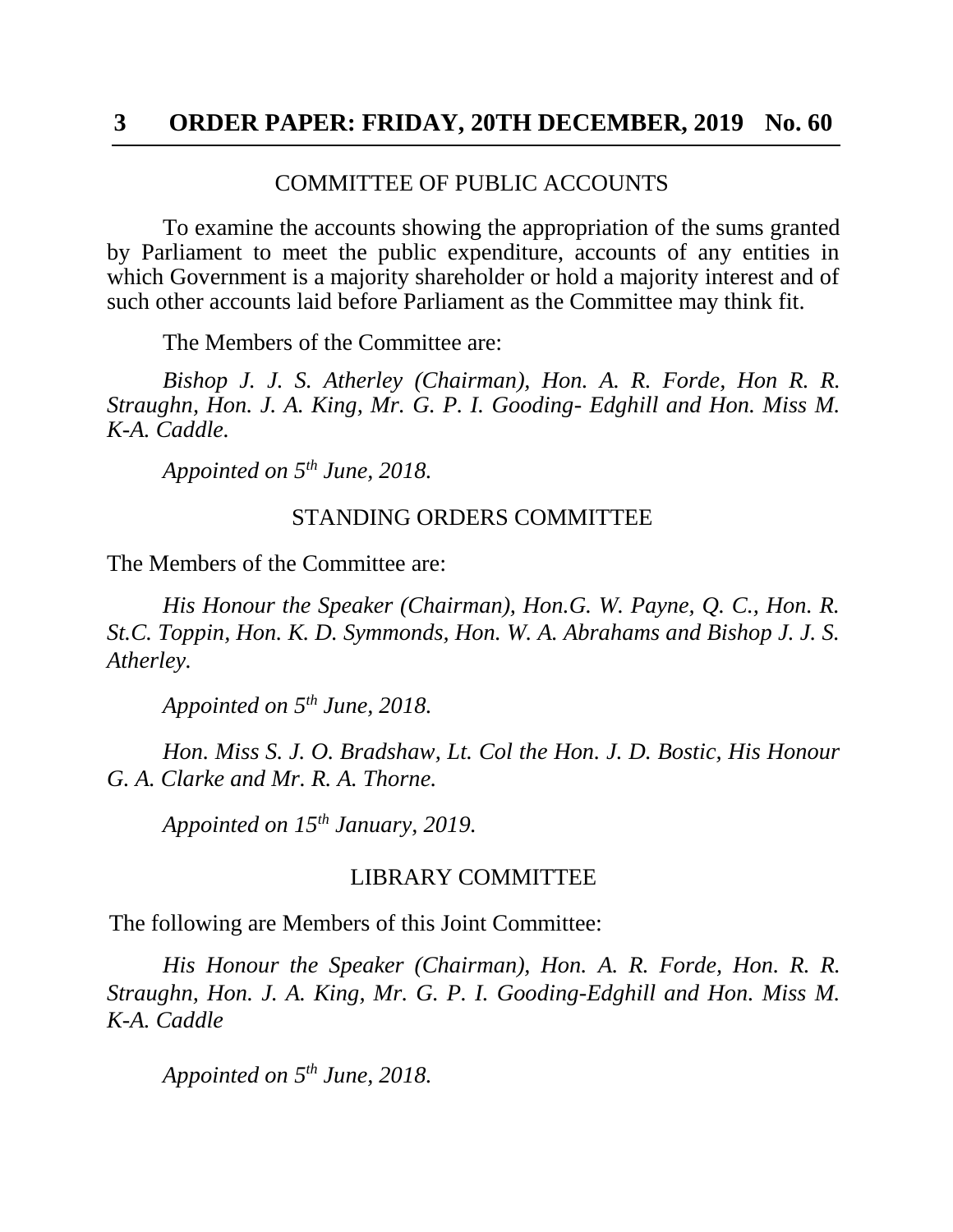### JOINT SELECT COMMITTEE on Integrity in Public Life Bill, 2018

The Members of the Committee are:

*Hon. D. D. Marshall, Q.C., Hon. W. A. Abrahams, Hon. C. E. Jordan, Hon. Miss C. Y. Forde, Hon. C. McD. Griffith, Mr. R. A. Thorne and Bishop J. J. S. Atherley.*

*Appointed on 17th July, 2018.*

Terms of Reference are as follows:

To inquire into and determine whether the Bill as drafted effectively fulfills the expressed objects of promoting and maintaining the integrity of persons in public life and the prevention, detection and prosecution of acts of corruption;

To examine whether the Bill as drafted will upon effective implementation contribute to an ethos of fair dealings and compliance with the financial rules in government affairs, thereby combating corruption in public life;

To examine and analyse whether the provisions of the Bill which relate to financial disclosure will so deter citizens from offering themselves for public duty and service as to have a negative impact on the functioning of government;

To consider whether the Bill as drafted will be an effective and strong deterrent to corruption in public life in Barbados;

To make recommended changes, if deemed necessary, to the Bill as drafted for further consideration by the Chief Parliamentary Counsel.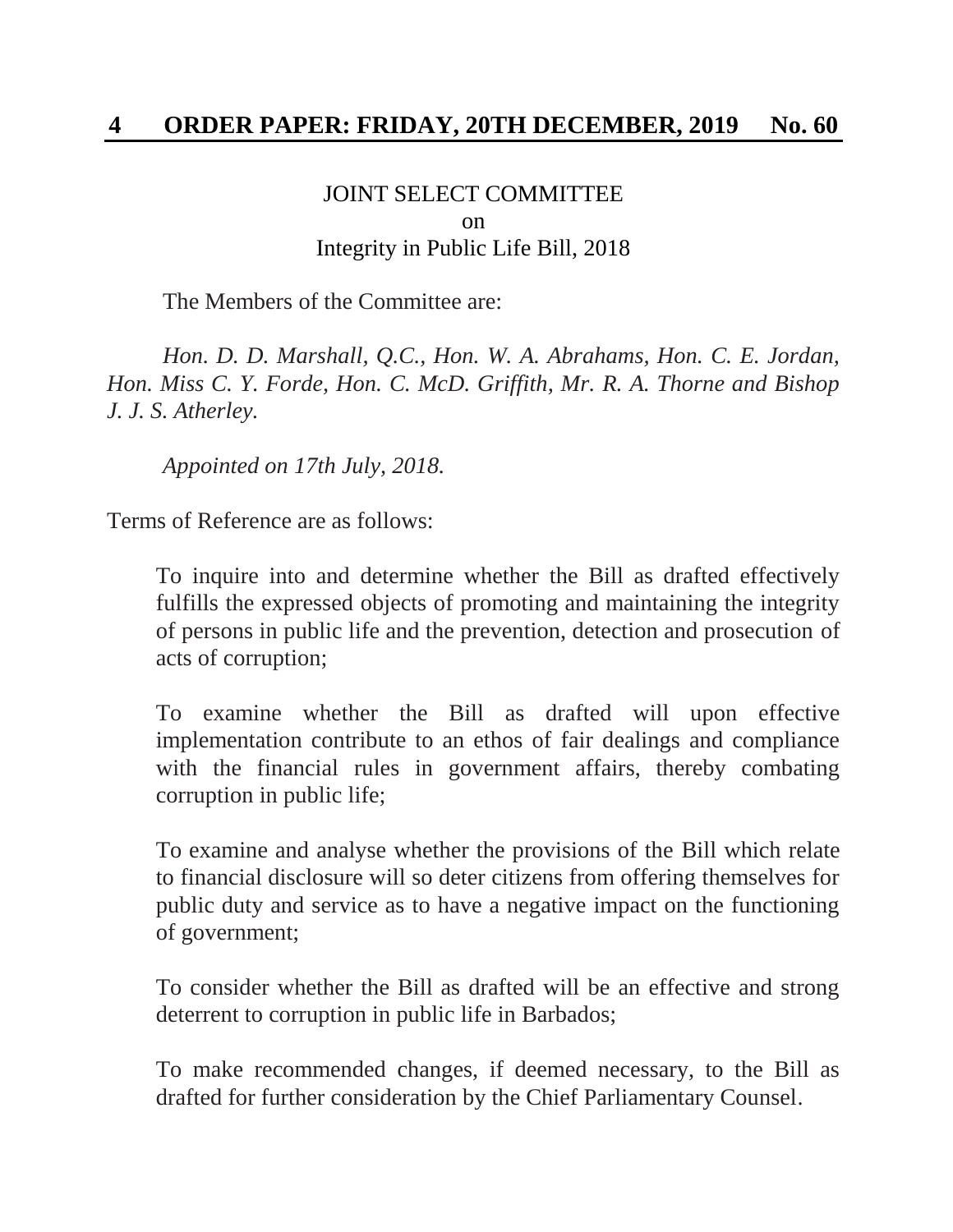## **ORDER OF BUSINESS**

*(Standing Order 10)*

"Unless the House otherwise directs, the business of each sitting day shall be transacted in the following order -

- (a) Formal entry of His Honour the Speaker.
- (b) Prayers.
- (c) Announcements by His Honour the Speaker.
- (d) Messages from His Excellency the Governor-General.
- (e) Petitions.
- (f) Papers.
- (g) Government Notices.
- (h) Private Member's Business.
- (i) Notices of Questions.
- (j) Reports from Select Committees.
- (k) First readings of Bills.
- (l) Statements by Ministers.
- (m) Congratulatory and/or obituary speeches.
- (n) Personal Explanations.
- (o) Motions for leave of absence.
- (p) Oral replies to questions.
- (q) Notices of motions for the adjournment of the House on matters of urgent public importance.
- (r) Orders of the day."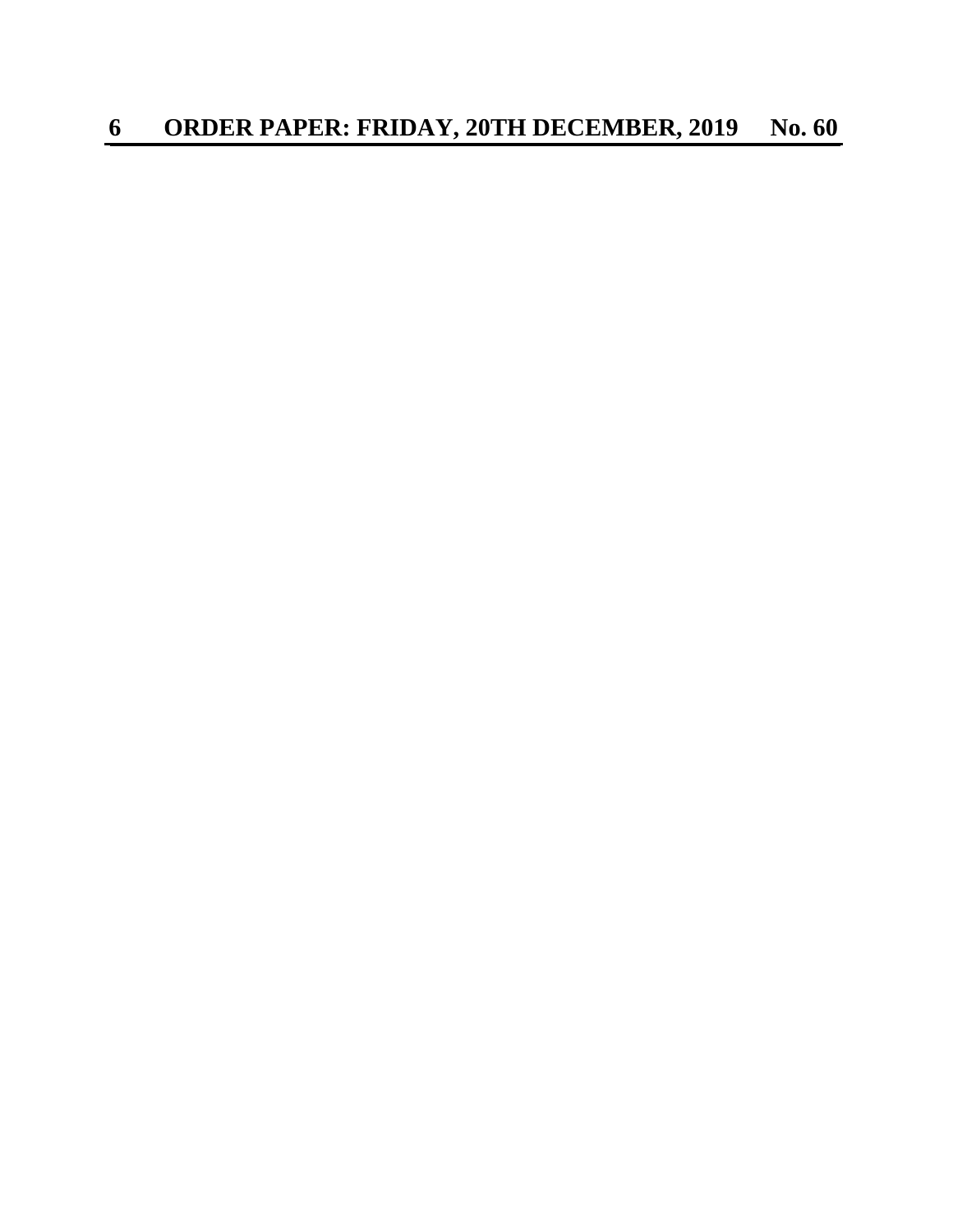# **GOVERNMENT BUSINESS**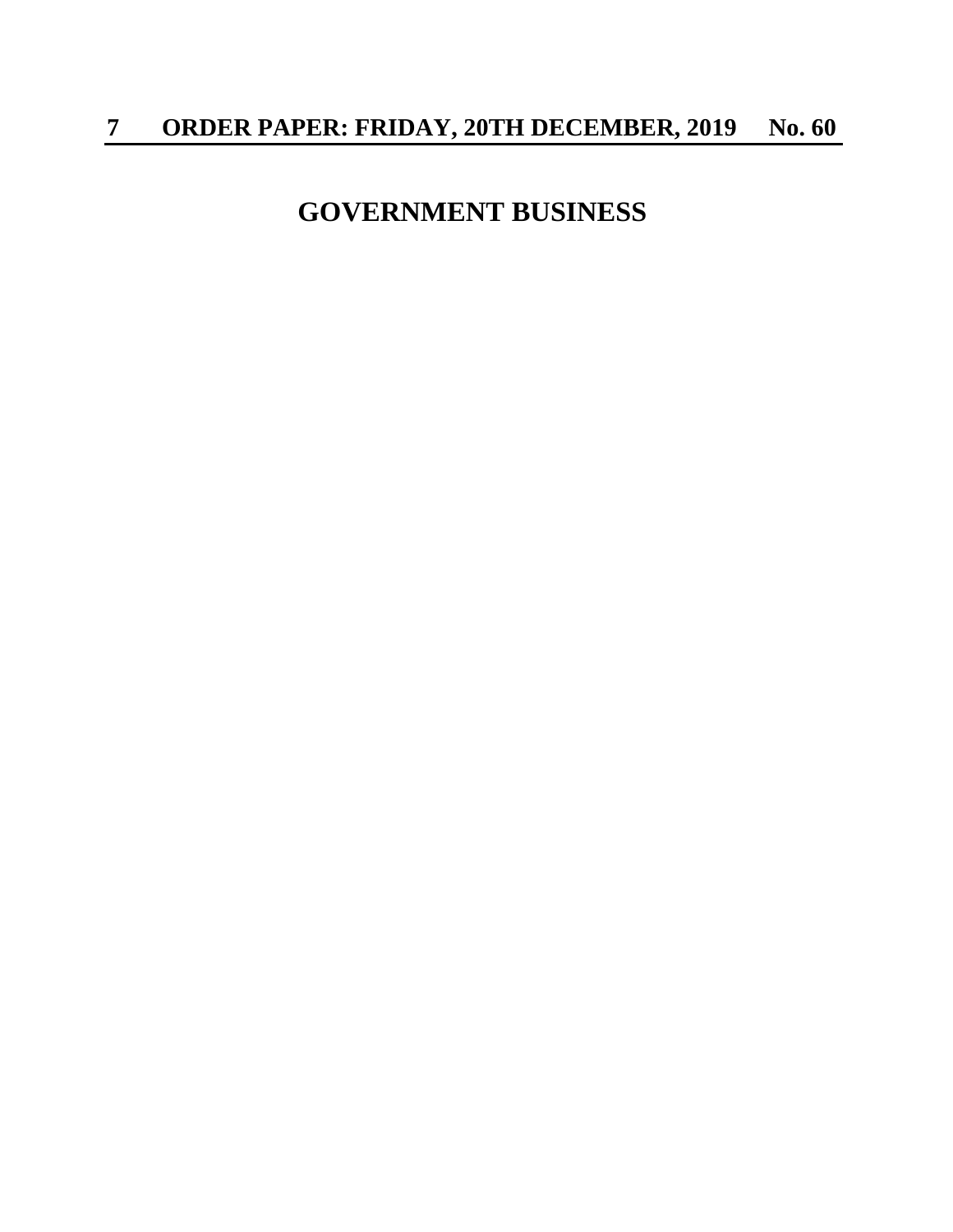# **QUESTIONS**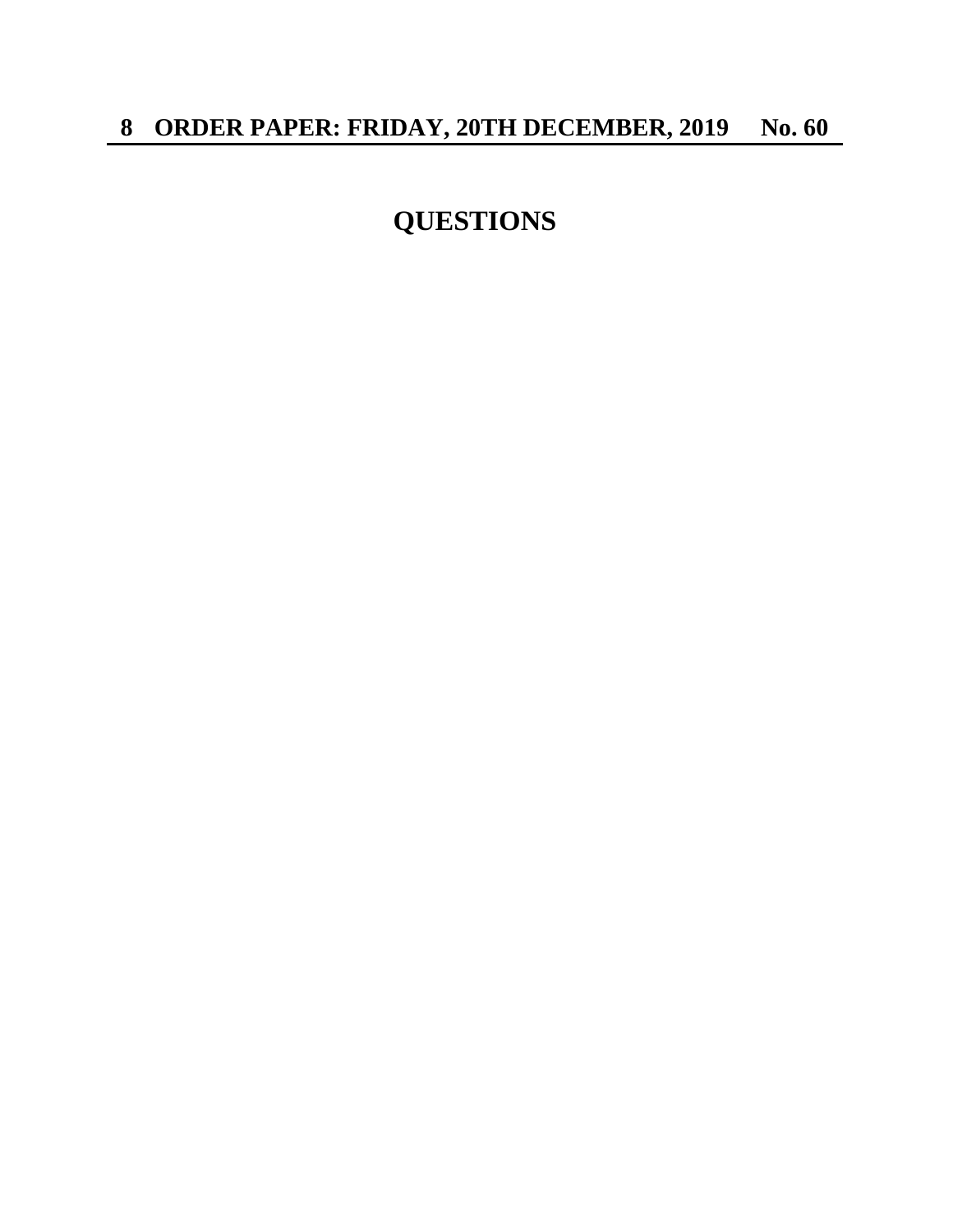## **PRIVATE MEMBERS BUSINESS**